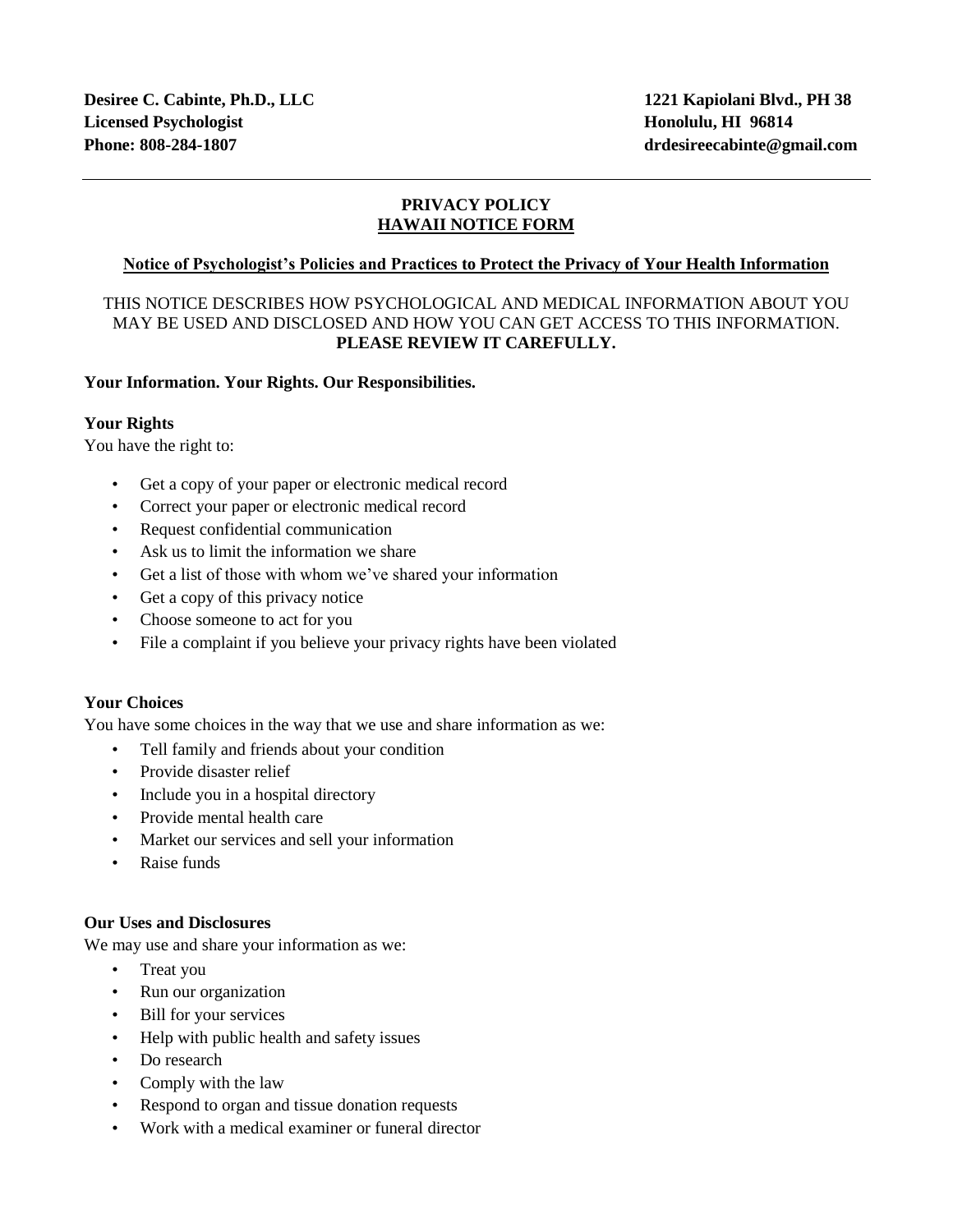- Address workers' compensation, law enforcement, and other government requests
- Respond to lawsuits and legal actions

## **Your Rights**

When it comes to your health information, you have certain rights. This section explains your rights and some of our responsibilities to help you.

### **Get an electronic or paper copy of your medical record**

- You can ask to see or get an electronic or paper copy of your medical record and other health information we have about you. Ask us how to do this.
- We will provide a copy or a summary of your health information, usually within 30 days of your request. We may charge a reasonable, cost-based fee.

#### **Ask us to correct your medical record**

- You can ask us to correct health information about you that you think is incorrect or incomplete. Ask us how to do this.
- We may say "no" to your request, but we'll tell you why in writing within 60 days.

### **Request confidential communications**

- You can ask us to contact you in a specific way (for example, home or office phone) or to send mail to a different address.
- We will say "yes" to all reasonable requests.

#### **Ask us to limit what we use or share**

- You can ask us not to use or share certain health information for treatment, payment, or our operations. We are not required to agree to your request, and we may say "no" if it would affect your care.
- If you pay for a service or health care item out-of-pocket in full, you can ask us not to share that information for the purpose of payment or our operations with your health insurer. We will say "yes" unless a law requires us to share that information.

#### **Get a list of those with whom we've shared information**

- You can ask for a list (accounting) of the times we've shared your health information for six years prior to the date you ask, who we shared it with, and why.
- We will include all the disclosures except for those about treatment, payment, and health care operations, and certain other disclosures (such as any you asked us to make). We'll provide one accounting a year for free but will charge a reasonable, cost-based fee if you ask for another one within 12 months.

#### **Get a copy of this privacy notice**

You can ask for a paper copy of this notice at any time, even if you have agreed to receive the notice electronically. We will provide you with a paper copy promptly.

### **Choose someone to act for you**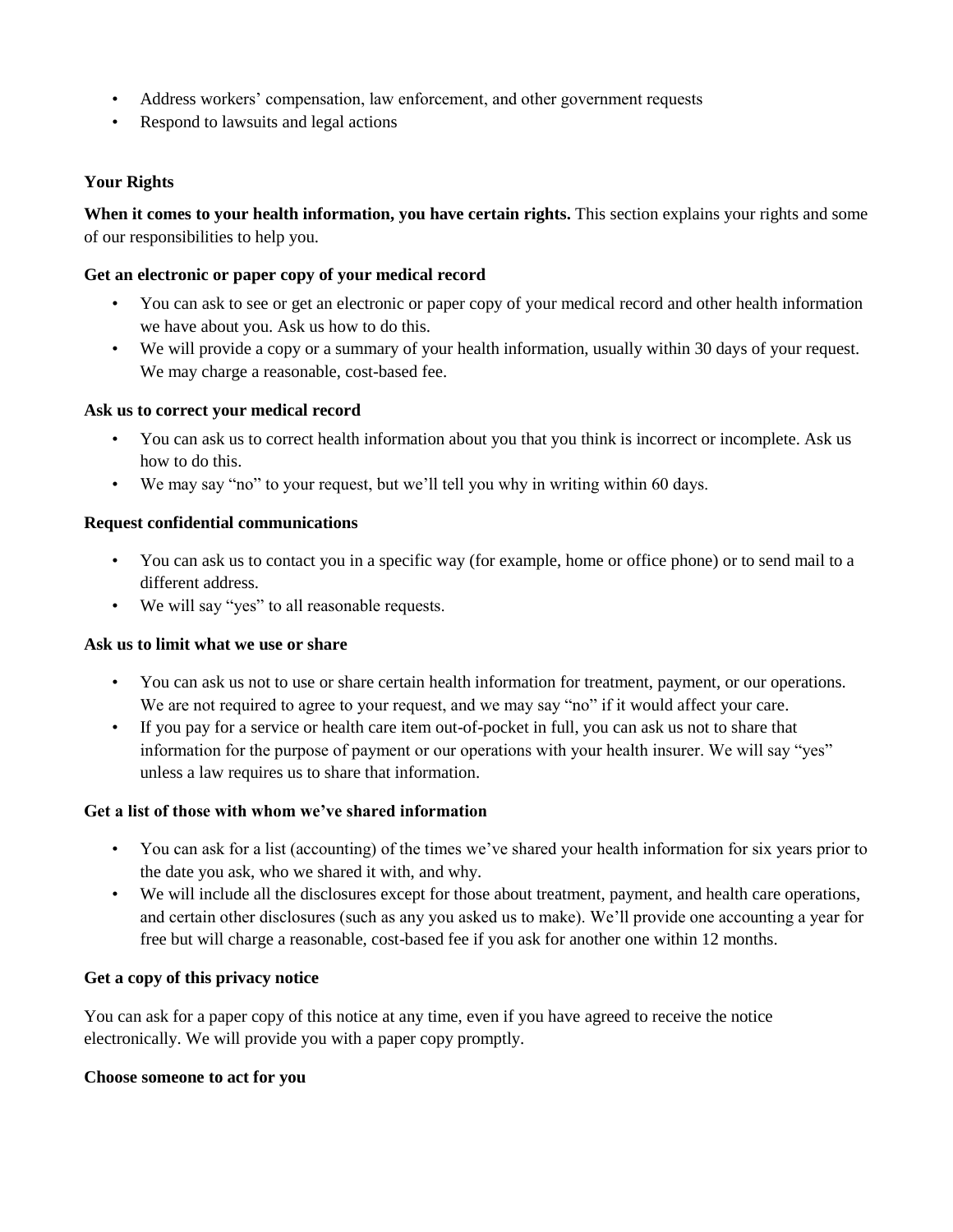- If you have given someone medical power of attorney or if someone is your legal guardian, that person can exercise your rights and make choices about your health information.
- We will make sure the person has this authority and can act for you before we take any action.

### **File a complaint if you feel your rights are violated**

- You can complain if you feel we have violated your rights by contacting us using the information on page 1.
- You can file a complaint with the U.S. Department of Health and Human Services Office for Civil Rights by sending a letter to 200 Independence Avenue, S.W., Washington, D.C. 20201, calling 1-877-696-6775, or visiting **www.hhs.gov/ocr/privacy/hipaa/complaints/.**
- We will not retaliate against you for filing a complaint.

#### **Your Choices**

**For certain health information, you can tell us your choices about what we share.** If you have a clear preference for how we share your information in the situations described below, talk to us. Tell us what you want us to do, and we will follow your instructions.

In these cases, you have both the right and choice to tell us to:

- Share information with your family, close friends, or others involved in your care
- Share information in a disaster relief situation
- Include your information in a hospital directory

*If you are not able to tell us your preference, for example if you are unconscious, we may go ahead and share your information if we believe it is in your best interest. We may also share your information when needed to lessen a serious and imminent threat to health or safety.*

In these cases we never share your information unless you give us written permission:

- Marketing purposes
- Sale of your information
- Most sharing of psychotherapy notes

In the case of fundraising:

• We may contact you for fundraising efforts, but you can tell us not to contact you again.

#### **Our Uses and Disclosures**

#### **How do we typically use or share your health information?**

We typically use or share your health information in the following ways.

#### **Treat you**

We can use your health information and share it with other professionals who are treating you.

*Example: A doctor treating you for an injury asks another doctor about your overall health condition.*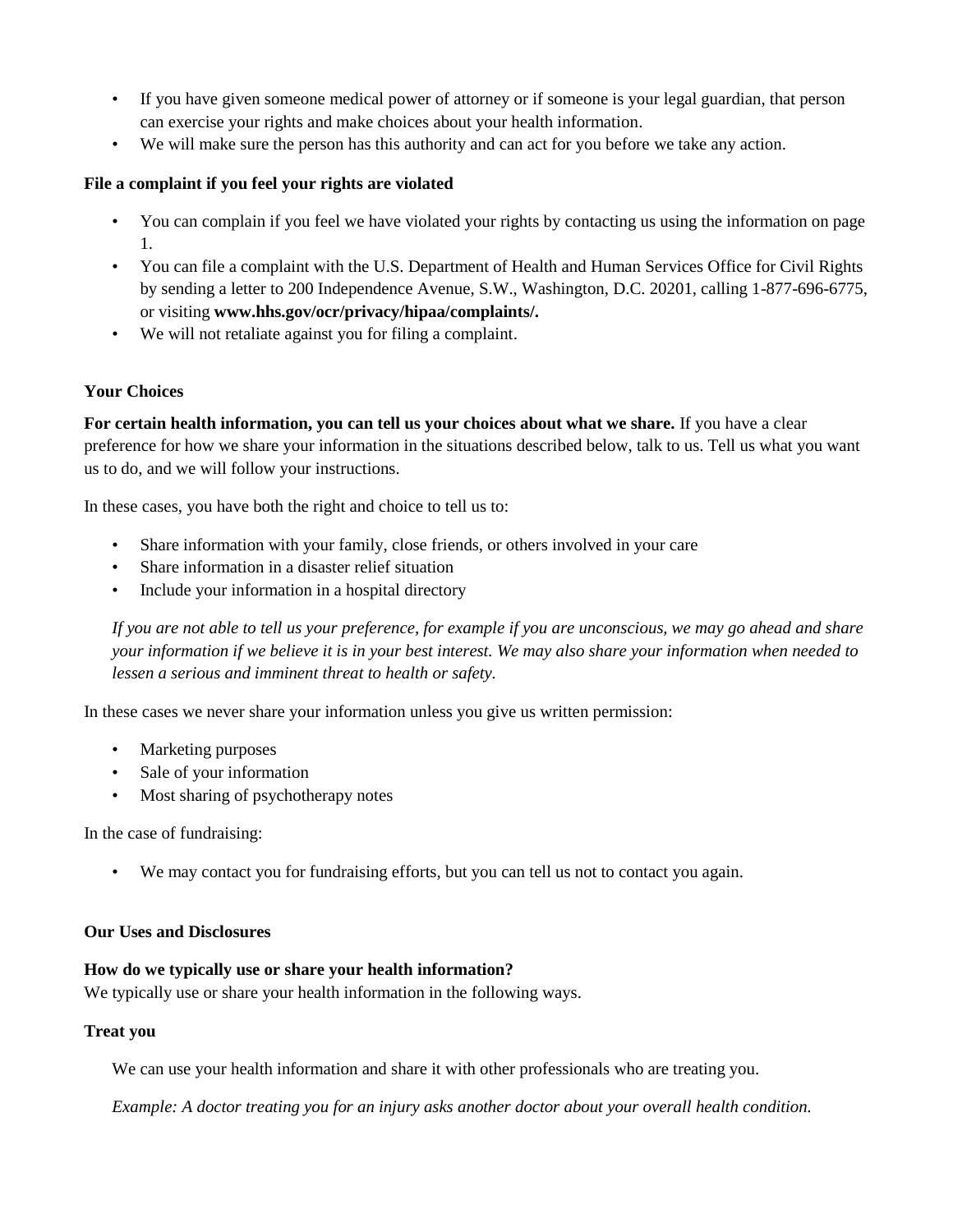#### **Run our organization**

We can use and share your health information to run our practice, improve your care, and contact you when necessary.

*Example: We use health information about you to manage your treatment and services.* 

#### **Bill for your services**

We can use and share your health information to bill and get payment from health plans or other entities.

*Example: We give information about you to your health insurance plan so it will pay for your services.* 

#### **How else can we use or share your health information?**

We are allowed or required to share your information in other ways – usually in ways that contribute to the public good, such as public health and research. We have to meet many conditions in the law before we can share your information for these purposes. For more information see:

[www.hhs.gov/ocr/privacy/hipaa/understanding/consumers/index.html](http://www.hhs.gov/ocr/privacy/hipaa/understanding/consumers/index.html)**.**

#### **Help with public health and safety issues**

We can share health information about you for certain situations such as:

- Preventing disease
- Helping with product recalls
- Reporting adverse reactions to medications
- Reporting suspected abuse, neglect, or domestic violence
- Preventing or reducing a serious threat to anyone's health or safety

#### **Do research**

We can use or share your information for health research.

#### **Comply with the law**

We will share information about you if state or federal laws require it, including with the Department of Health and Human Services if it wants to see that we're complying with federal privacy law.

#### **Respond to organ and tissue donation requests**

We can share health information about you with organ procurement organizations.

#### **Work with a medical examiner or funeral director**

We can share health information with a coroner, medical examiner, or funeral director when an individual dies.

# **Address workers' compensation, law enforcement, and other government requests**

We can use or share health information about you: